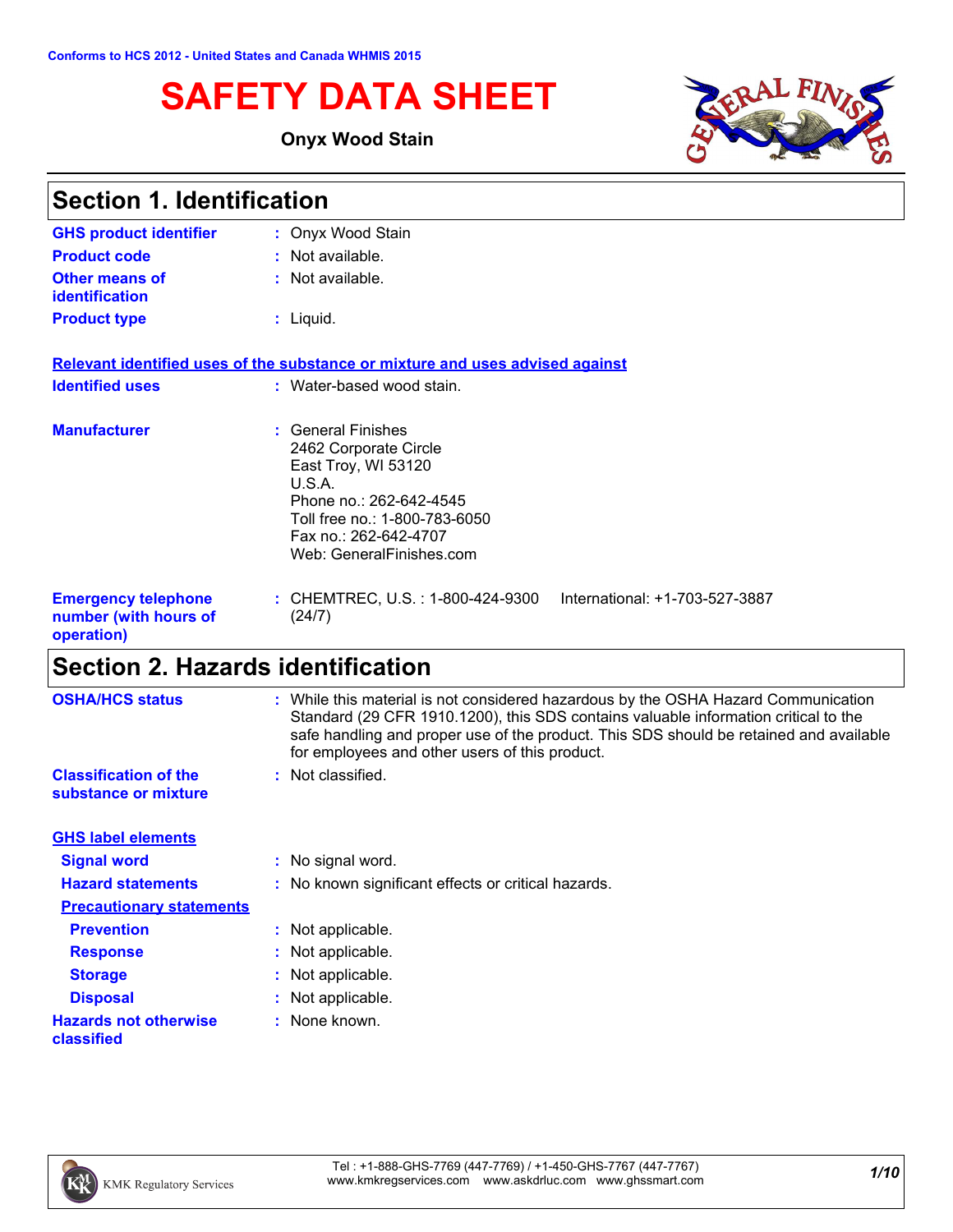

### **Section 3. Composition/information on ingredients**

**Substance/mixture :**

**identification**

Mixture

**:** Not available.

**Other means of** 

| <b>Ingredient name</b>       |          | <b>CAS number</b> |
|------------------------------|----------|-------------------|
| Carbon black, non respirable | ≥3 - ≤5  | 1333-86-4         |
| Propane-1,2-diol             | 1≥3 - ≤5 | 57-55-6           |

Any concentration shown as a range is to protect confidentiality or is due to batch variation.

**There are no additional ingredients present which, within the current knowledge of the supplier and in the concentrations applicable, are classified as hazardous to health or the environment and hence require reporting in this section.**

**Occupational exposure limits, if available, are listed in Section 8.**

### **Section 4. First aid measures**

| <b>Description of necessary first aid measures</b> |                                                                                                                                                                                                                                                                                                                                                        |  |
|----------------------------------------------------|--------------------------------------------------------------------------------------------------------------------------------------------------------------------------------------------------------------------------------------------------------------------------------------------------------------------------------------------------------|--|
| <b>Eye contact</b>                                 | Immediately flush eyes with plenty of water, occasionally lifting the upper and lower<br>eyelids. Check for and remove any contact lenses. Get medical attention if irritation<br>occurs.                                                                                                                                                              |  |
| <b>Inhalation</b>                                  | : Remove victim to fresh air and keep at rest in a position comfortable for breathing. Get<br>medical attention if symptoms occur.                                                                                                                                                                                                                     |  |
| <b>Skin contact</b>                                | : Flush contaminated skin with plenty of water. Get medical attention if symptoms occur.                                                                                                                                                                                                                                                               |  |
| <b>Ingestion</b>                                   | : Wash out mouth with water. Remove victim to fresh air and keep at rest in a position<br>comfortable for breathing. If material has been swallowed and the exposed person is<br>conscious, give small quantities of water to drink. Do not induce vomiting unless<br>directed to do so by medical personnel. Get medical attention if symptoms occur. |  |

#### **Most important symptoms/effects, acute and delayed**

#### **Potential acute health effects**

| <b>Eye contact</b>           | : No known significant effects or critical hazards. |
|------------------------------|-----------------------------------------------------|
| <b>Inhalation</b>            | : No known significant effects or critical hazards. |
| <b>Skin contact</b>          | : No known significant effects or critical hazards. |
| <b>Ingestion</b>             | : No known significant effects or critical hazards. |
| Over-exposure signs/symptoms |                                                     |
| <b>Eye contact</b>           | : No known significant effects or critical hazards. |
| <b>Inhalation</b>            | : No known significant effects or critical hazards. |
| <b>Skin contact</b>          | : No known significant effects or critical hazards. |
| <b>Ingestion</b>             | : No known significant effects or critical hazards. |

|                           | Indication of immediate medical attention and special treatment needed, if necessary |  |
|---------------------------|--------------------------------------------------------------------------------------|--|
| <b>Notes to physician</b> | : Treat symptomatically. Contact poison treatment specialist immediately if large    |  |

| <b>INULES IU DIIVSILIAII</b>      | . Treat symptomalically. Contact poison treatment specialist immediately in large<br>quantities have been ingested or inhaled. |
|-----------------------------------|--------------------------------------------------------------------------------------------------------------------------------|
| <b>Specific treatments</b>        | : No specific treatment.                                                                                                       |
| <b>Protection of first-aiders</b> | : No action shall be taken involving any personal risk or without suitable training.                                           |

**See toxicological information (Section 11)**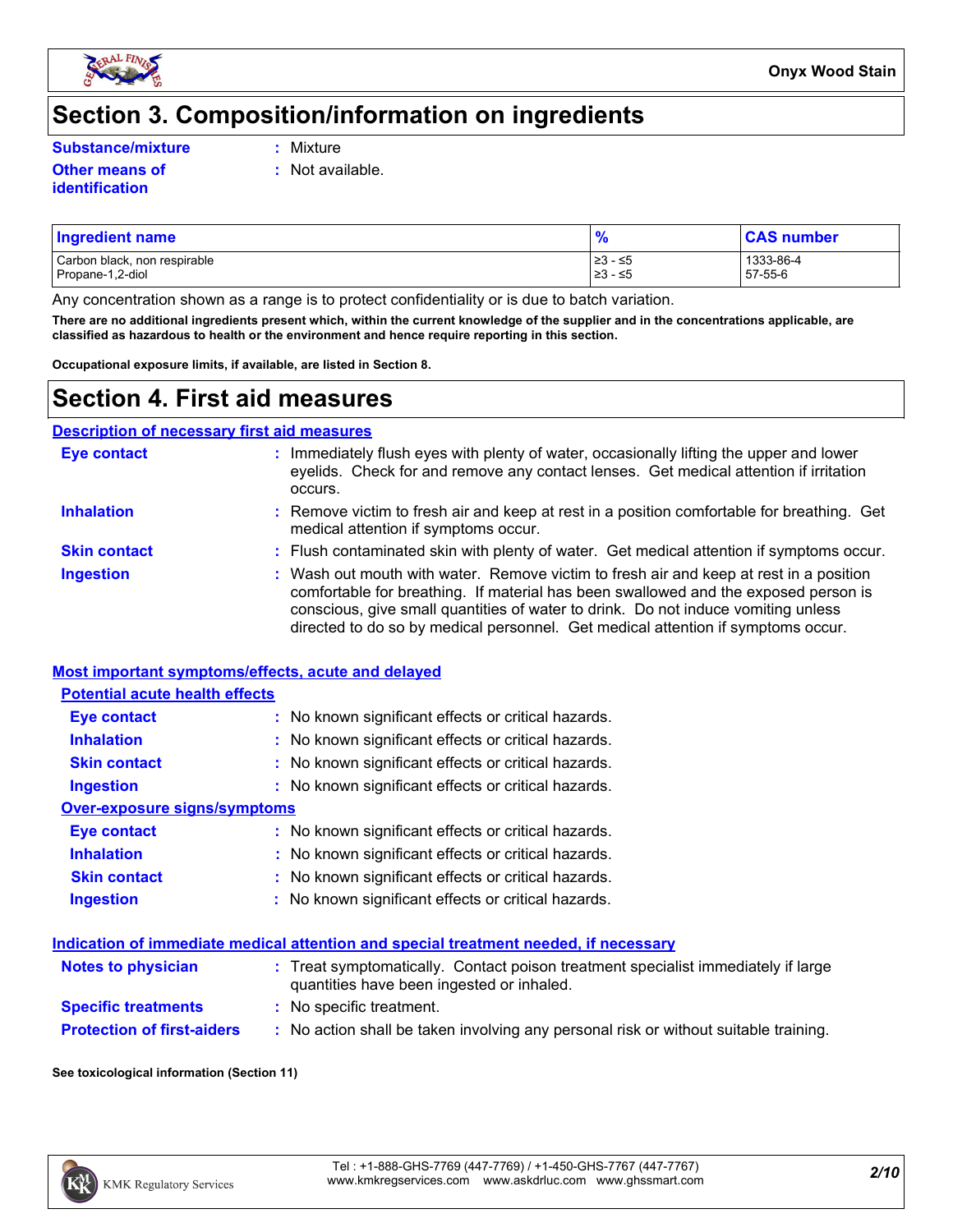

# **Section 5. Fire-fighting measures**

| <b>Extinguishing media</b>                               |                                                                                                                                                                                                     |
|----------------------------------------------------------|-----------------------------------------------------------------------------------------------------------------------------------------------------------------------------------------------------|
| <b>Suitable extinguishing</b><br>media                   | $\therefore$ In case of fire, use water spray (fog), foam, dry chemical or CO <sub>2</sub> .                                                                                                        |
| <b>Unsuitable extinguishing</b><br>media                 | : None known.                                                                                                                                                                                       |
| <b>Specific hazards arising</b><br>from the chemical     | : In a fire or if heated, a pressure increase will occur and the container may burst.                                                                                                               |
| <b>Hazardous thermal</b><br>decomposition products       | : Decomposition products may include the following materials:<br>carbon dioxide<br>carbon monoxide                                                                                                  |
| <b>Special protective actions</b><br>for fire-fighters   | : Promptly isolate the scene by removing all persons from the vicinity of the incident if<br>there is a fire. No action shall be taken involving any personal risk or without suitable<br>training. |
| <b>Special protective</b><br>equipment for fire-fighters | : Fire-fighters should wear appropriate protective equipment and self-contained breathing<br>apparatus (SCBA) with a full face-piece operated in positive pressure mode.                            |

### **Section 6. Accidental release measures**

| <b>Personal precautions, protective equipment and emergency procedures</b> |  |                                                                                                                                                                                                                                                                                                                                                                                                                                                                                                                                                                                            |  |
|----------------------------------------------------------------------------|--|--------------------------------------------------------------------------------------------------------------------------------------------------------------------------------------------------------------------------------------------------------------------------------------------------------------------------------------------------------------------------------------------------------------------------------------------------------------------------------------------------------------------------------------------------------------------------------------------|--|
| For non-emergency<br>personnel                                             |  | : No action shall be taken involving any personal risk or without suitable training.<br>Evacuate surrounding areas. Keep unnecessary and unprotected personnel from<br>entering. Do not touch or walk through spilled material. Put on appropriate personal<br>protective equipment.                                                                                                                                                                                                                                                                                                       |  |
|                                                                            |  | For emergency responders : If specialized clothing is required to deal with the spillage, take note of any information in<br>Section 8 on suitable and unsuitable materials. See also the information in "For non-<br>emergency personnel".                                                                                                                                                                                                                                                                                                                                                |  |
| <b>Environmental precautions</b>                                           |  | : Avoid dispersal of spilled material and runoff and contact with soil, waterways, drains<br>and sewers. Inform the relevant authorities if the product has caused environmental<br>pollution (sewers, waterways, soil or air).                                                                                                                                                                                                                                                                                                                                                            |  |
| <b>Methods and materials for containment and cleaning up</b>               |  |                                                                                                                                                                                                                                                                                                                                                                                                                                                                                                                                                                                            |  |
| <b>Spill</b>                                                               |  | : Stop leak if without risk. Move containers from spill area. Prevent entry into sewers,<br>water courses, basements or confined areas. Wash spillages into an effluent treatment<br>plant or proceed as follows. Contain and collect spillage with non-combustible,<br>absorbent material e.g. sand, earth, vermiculite or diatomaceous earth and place in<br>container for disposal according to local regulations (see Section 13). Dispose of via a<br>licensed waste disposal contractor. Note: see Section 1 for emergency contact<br>information and Section 13 for waste disposal. |  |

# **Section 7. Handling and storage**

#### **Precautions for safe handling**

| <b>Protective measures</b>                       | : Put on appropriate personal protective equipment (see Section 8).                                                                                                                                                                                                    |
|--------------------------------------------------|------------------------------------------------------------------------------------------------------------------------------------------------------------------------------------------------------------------------------------------------------------------------|
| <b>Advice on general</b><br>occupational hygiene | : Eating, drinking and smoking should be prohibited in areas where this material is<br>handled, stored and processed. Workers should wash hands and face before eating,<br>drinking and smoking. See also Section 8 for additional information on hygiene<br>measures. |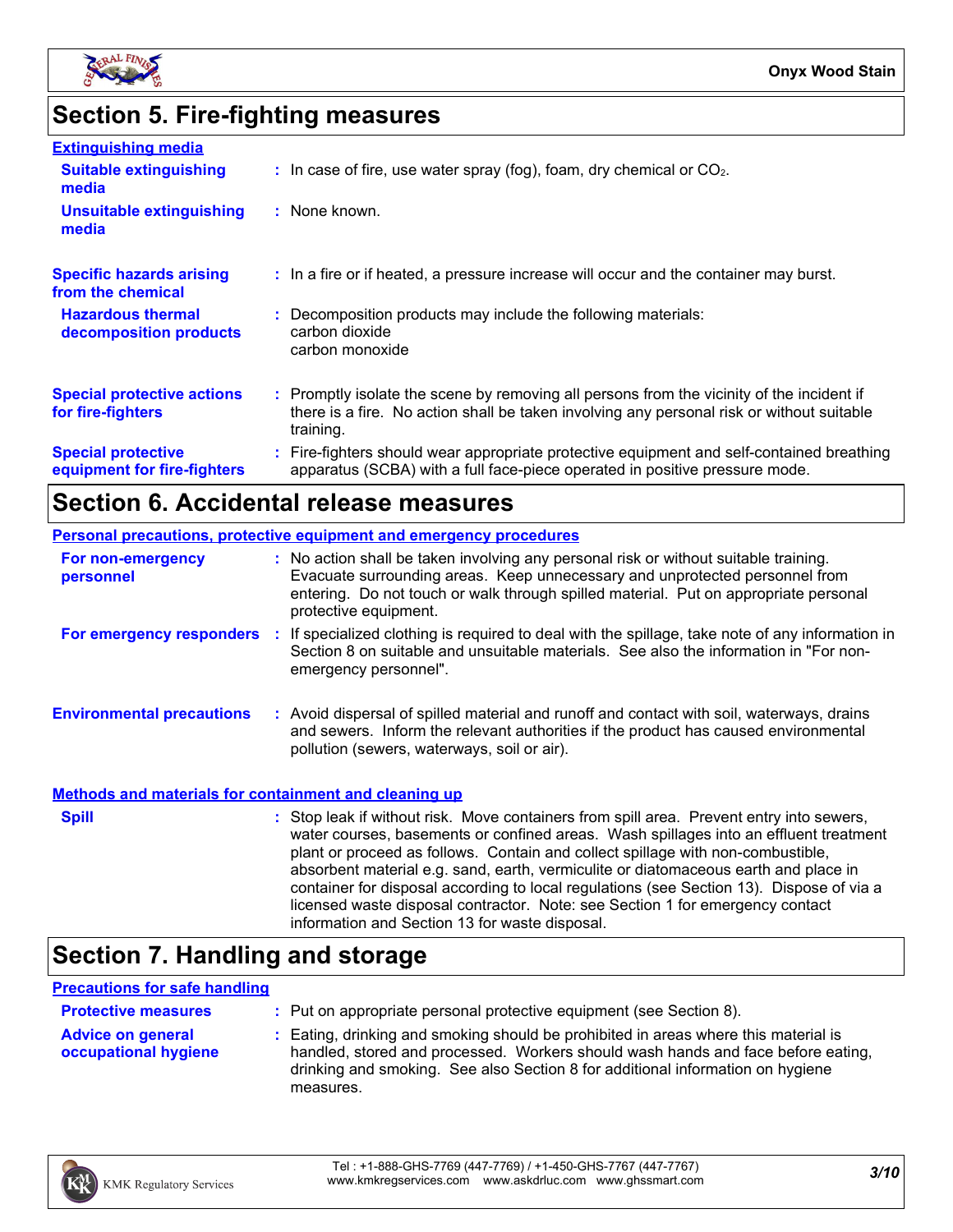

# **Section 7. Handling and storage**

|                          | <b>Conditions for safe storage, :</b> Store in accordance with local regulations. Store in original container protected from |
|--------------------------|------------------------------------------------------------------------------------------------------------------------------|
| including any            | direct sunlight in a dry, cool and well-ventilated area, away from incompatible materials                                    |
| <i>incompatibilities</i> | (see Section 10) and food and drink. Keep container tightly closed and sealed until                                          |
|                          | ready for use. Containers that have been opened must be carefully resealed and kept                                          |
|                          | upright to prevent leakage. Do not store in unlabeled containers. Use appropriate                                            |
|                          | containment to avoid environmental contamination. See Section 10 for incompatible                                            |
|                          | materials before handling or use.                                                                                            |

### **Section 8. Exposure controls/personal protection**

#### **Control parameters**

#### **United States**

#### **Occupational exposure limits**

| <b>Ingredient name</b>       | <b>Exposure limits</b>                                     |
|------------------------------|------------------------------------------------------------|
| Carbon black, non respirable | NIOSH REL (United States, 10/2016).                        |
|                              | TWA: $3.5 \text{ mg/m}^3$ 10 hours.                        |
|                              | TWA: 0.1 mg of PAHs/cm <sup>3</sup> 10 hours.              |
|                              | OSHA PEL (United States, 6/2016).                          |
|                              | TWA: $3.5 \text{ mg/m}^3$ 8 hours.                         |
|                              | <b>ACGIH TLV (United States, 3/2017).</b>                  |
|                              | TWA: 3 mg/m <sup>3</sup> 8 hours. Form: Inhalable fraction |
| Propane-1,2-diol             | AIHA WEEL (United States, 10/2011).                        |
|                              | TWA: 10 mg/m <sup>3</sup> 8 hours.                         |

#### **Canada**

#### **Occupational exposure limits**

| <b>Ingredient name</b>       | <b>Exposure limits</b>                                                                                                                                                                                                                                                                                                                   |
|------------------------------|------------------------------------------------------------------------------------------------------------------------------------------------------------------------------------------------------------------------------------------------------------------------------------------------------------------------------------------|
| Carbon black, non respirable | CA British Columbia Provincial (Canada, 7/2016).<br>TWA: 3 mg/m <sup>3</sup> 8 hours. Form: Inhalable<br>CA Alberta Provincial (Canada, 4/2009).<br>8 hrs OEL: 3.5 mg/m <sup>3</sup> 8 hours.<br>CA Quebec Provincial (Canada, 1/2014).<br>TWAEV: $3.5 \text{ mg/m}^3$ 8 hours.                                                          |
| Propane-1,2-diol             | CA Ontario Provincial (Canada, 7/2015).<br>TWA: 3 mg/m <sup>3</sup> 8 hours. Form: Inhalable fraction<br>CA Saskatchewan Provincial (Canada, 7/2013).<br>STEL: 7 mg/m <sup>3</sup> 15 minutes.<br>TWA: $3.5 \text{ mg/m}^3$ 8 hours.<br>CA Ontario Provincial (Canada, 7/2015).<br>TWA: 10 mg/m <sup>3</sup> 8 hours. Form: Aerosol only |
|                              | TWA: 155 mg/m <sup>3</sup> 8 hours. Form: Vapor and aerosol<br>TWA: 50 ppm 8 hours. Form: Vapor and aerosol                                                                                                                                                                                                                              |

| <b>Appropriate engineering</b><br><b>controls</b> | : Good general ventilation should be sufficient to control worker exposure to airborne<br>contaminants.                                                          |
|---------------------------------------------------|------------------------------------------------------------------------------------------------------------------------------------------------------------------|
| <b>Environmental exposure</b><br><b>controls</b>  | : Emissions from ventilation or work process equipment should be checked to ensure<br>they comply with the requirements of environmental protection legislation. |
| <b>Individual protection measures</b>             |                                                                                                                                                                  |

**Hygiene measures :**

Wash hands, forearms and face thoroughly after handling chemical products, before eating, smoking and using the lavatory and at the end of the working period. Appropriate techniques should be used to remove potentially contaminated clothing. Wash contaminated clothing before reusing. Ensure that eyewash stations and safety showers are close to the workstation location.

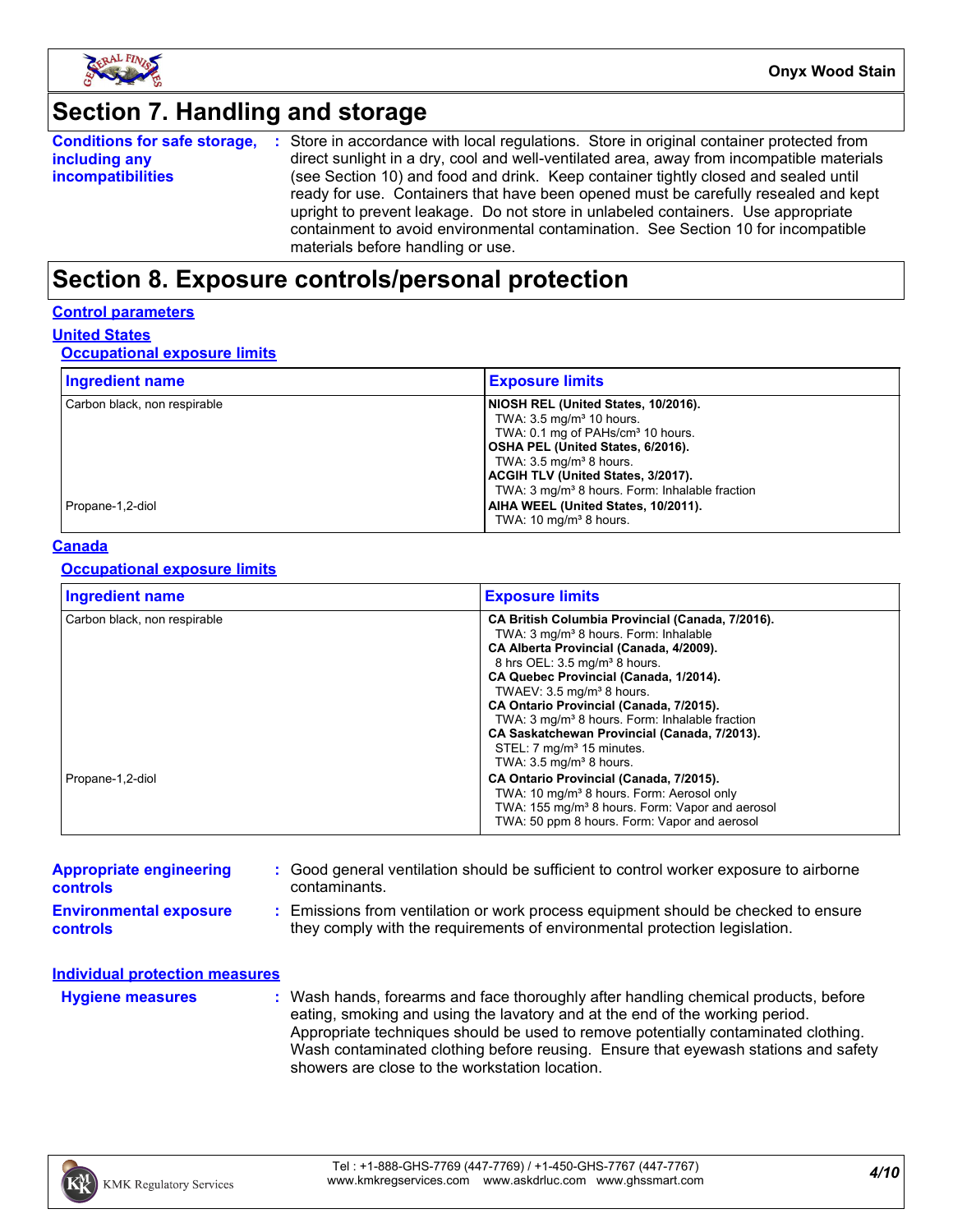

# **Section 8. Exposure controls/personal protection**

| <b>Eye/face protection</b>    | : Safety eyewear complying with an approved standard should be used when a risk<br>assessment indicates this is necessary to avoid exposure to liquid splashes, mists,<br>gases or dusts. If contact is possible, the following protection should be worn, unless<br>the assessment indicates a higher degree of protection: safety glasses with side-shields. |
|-------------------------------|----------------------------------------------------------------------------------------------------------------------------------------------------------------------------------------------------------------------------------------------------------------------------------------------------------------------------------------------------------------|
| <b>Skin protection</b>        |                                                                                                                                                                                                                                                                                                                                                                |
| <b>Hand protection</b>        | : Chemical-resistant, impervious gloves complying with an approved standard should be<br>worn at all times when handling chemical products if a risk assessment indicates this is<br>necessary.                                                                                                                                                                |
| <b>Body protection</b>        | : Personal protective equipment for the body should be selected based on the task being<br>performed and the risks involved and should be approved by a specialist before<br>handling this product.                                                                                                                                                            |
| <b>Other skin protection</b>  | : Appropriate footwear and any additional skin protection measures should be selected<br>based on the task being performed and the risks involved and should be approved by a<br>specialist before handling this product.                                                                                                                                      |
| <b>Respiratory protection</b> | : Based on the hazard and potential for exposure, select a respirator that meets the<br>appropriate standard or certification. Respirators must be used according to a<br>respiratory protection program to ensure proper fitting, training, and other important<br>aspects of use.                                                                            |

# **Section 9. Physical and chemical properties**

| <u>Appearance</u>                                 |                    |  |
|---------------------------------------------------|--------------------|--|
| <b>Physical state</b>                             | Liquid. [Viscous.] |  |
| <b>Color</b>                                      | $:$ Black.         |  |
| Odor                                              | $:$ Not available. |  |
| <b>Odor threshold</b>                             | $:$ Not available. |  |
| рH                                                | : 8 to 9           |  |
| <b>Melting point</b>                              | Not available.     |  |
| <b>Boiling point</b>                              | Not available.     |  |
| <b>Flash point</b>                                | $:$ Not available. |  |
| <b>Evaporation rate</b>                           | Not available.     |  |
| <b>Flammability (solid, gas)</b>                  | Not available.     |  |
| Lower and upper explosive                         | $:$ Not available. |  |
| (flammable) limits                                |                    |  |
| <b>Vapor pressure</b>                             | Not available.     |  |
| <b>Vapor density</b>                              | Not available.     |  |
| <b>Relative density</b>                           | 1.02               |  |
| <b>Solubility</b>                                 | Soluble in water.  |  |
| <b>Partition coefficient: n-</b><br>octanol/water | $:$ Not available. |  |
| <b>Auto-ignition temperature</b>                  | $:$ Not available. |  |
| <b>Decomposition temperature</b>                  | Not available.     |  |
| <b>Viscosity</b>                                  | Not available.     |  |
| <b>VOC content</b>                                | 149.456 g/L        |  |
| Flow time (ISO 2431)                              | Not available.     |  |
|                                                   |                    |  |

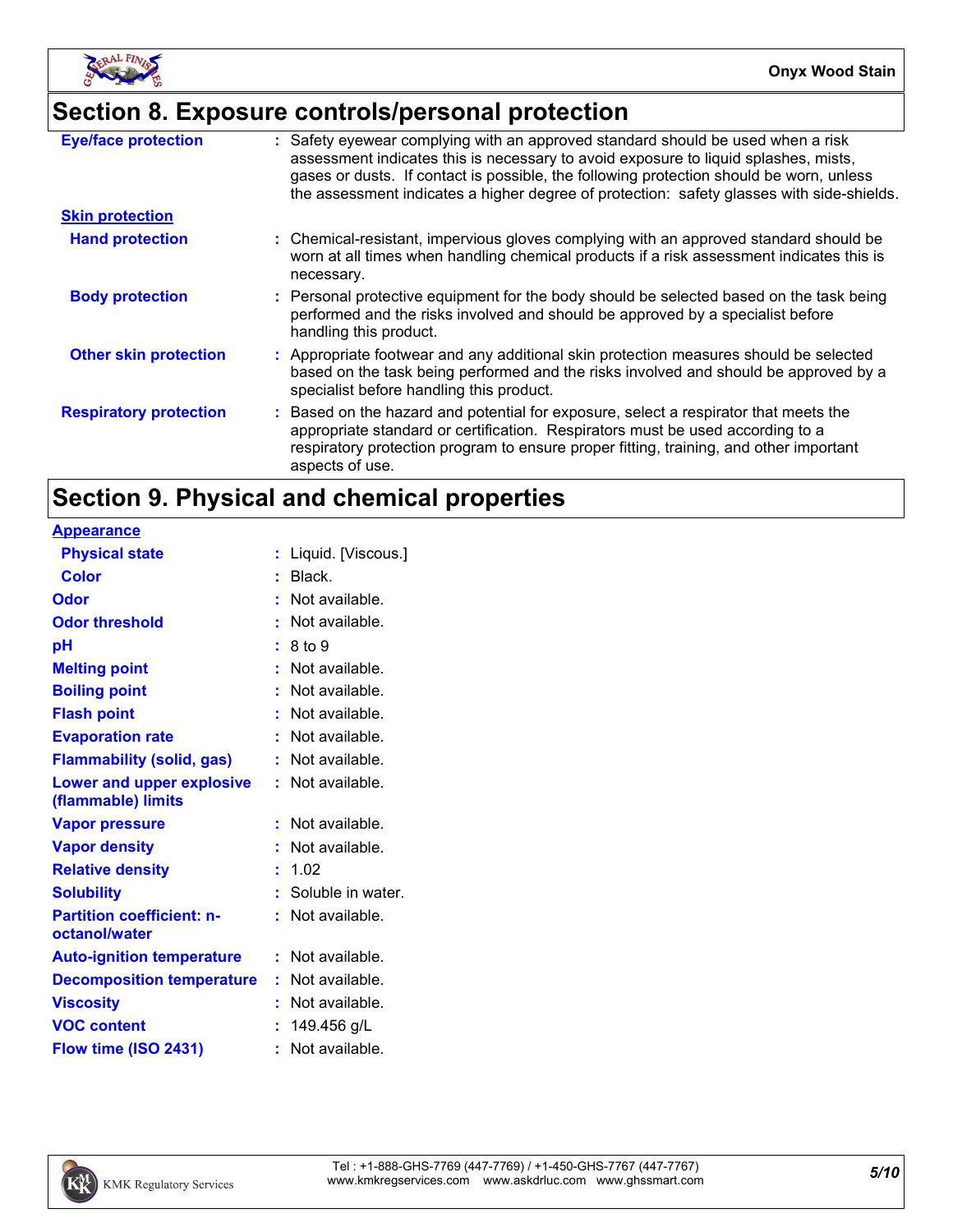

# **Section 10. Stability and reactivity**

| <b>Reactivity</b>                            | : No specific test data related to reactivity available for this product or its ingredients.              |
|----------------------------------------------|-----------------------------------------------------------------------------------------------------------|
| <b>Chemical stability</b>                    | : The product is stable.                                                                                  |
| <b>Possibility of hazardous</b><br>reactions | : Under normal conditions of storage and use, hazardous reactions will not occur.                         |
| <b>Conditions to avoid</b>                   | : Protect from freezing.                                                                                  |
| Incompatible materials                       | : Reactive or incompatible with the following materials: oxidizing materials.                             |
| <b>Hazardous decomposition</b><br>products   | : Under normal conditions of storage and use, hazardous decomposition products should<br>not be produced. |

### **Section 11. Toxicological information**

#### **Information on toxicological effects**

#### **Acute toxicity**

| <b>Product/ingredient name</b>                   | <b>Result</b>                         | <b>Species</b>       | <b>Dose</b>                            | <b>Exposure</b> |
|--------------------------------------------------|---------------------------------------|----------------------|----------------------------------------|-----------------|
| Carbon black, non respirable<br>Propane-1.2-diol | LD50 Oral<br>LD50 Dermal<br>LD50 Oral | Rat<br>Rabbit<br>Rat | >15400 mg/kg<br>20800 mg/kg<br>20 g/kg |                 |

#### **Irritation/Corrosion**

| <b>Product/ingredient name</b> | <b>Result</b>                                | <b>Species</b>   | <b>Score</b> | <b>Exposure</b>                         | <b>Observation</b> |
|--------------------------------|----------------------------------------------|------------------|--------------|-----------------------------------------|--------------------|
| Propane-1.2-diol               | Eyes - Mild irritant<br>Eves - Mild irritant | Rabbit<br>Rabbit |              | 24 hours 500 mg   -<br>$100 \text{ mg}$ |                    |

#### **Sensitization**

There is no data available.

#### **Mutagenicity**

There is no data available.

#### **Carcinogenicity**

There is no data available.

#### **Reproductive toxicity**

There is no data available.

#### **Teratogenicity**

There is no data available.

#### **Specific target organ toxicity (single exposure)**

There is no data available.

#### **Specific target organ toxicity (repeated exposure)**

There is no data available.

#### **Aspiration hazard**

There is no data available.

#### **Information on the likely :** Dermal contact. Eye contact. Inhalation. Ingestion.

**routes of exposure**

#### **Potential acute health effects**

**Eye contact :** No known significant effects or critical hazards.

*6/10* Tel : +1-888-GHS-7769 (447-7769) / +1-450-GHS-7767 (447-7767) www.kmkregservices.com www.askdrluc.com www.ghssmart.com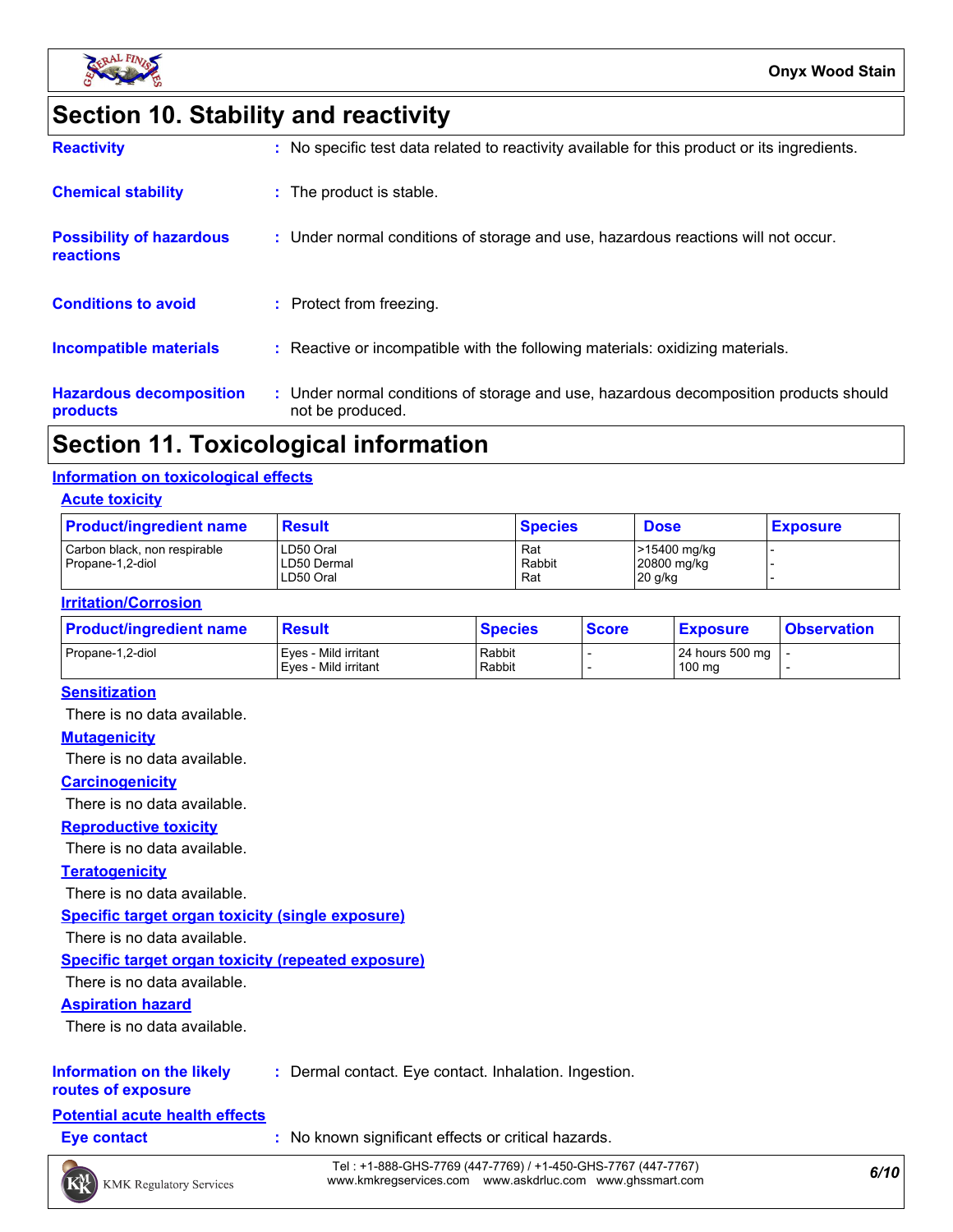

### **Section 11. Toxicological information**

| No known significant effects or critical hazards.<br><b>Inhalation</b> |  |
|------------------------------------------------------------------------|--|
|------------------------------------------------------------------------|--|

- **Skin contact :** No known significant effects or critical hazards.
- **Ingestion :** No known significant effects or critical hazards.

| Symptoms related to the physical, chemical and toxicological characteristics |                                                     |  |  |  |  |
|------------------------------------------------------------------------------|-----------------------------------------------------|--|--|--|--|
| <b>Eye contact</b>                                                           | : No known significant effects or critical hazards. |  |  |  |  |
| <b>Inhalation</b>                                                            | : No known significant effects or critical hazards. |  |  |  |  |
| <b>Skin contact</b>                                                          | : No known significant effects or critical hazards. |  |  |  |  |
| <b>Ingestion</b>                                                             | : No known significant effects or critical hazards. |  |  |  |  |

#### **Delayed and immediate effects and also chronic effects from short and long term exposure**

| <b>Short term exposure</b>                   |                                                     |
|----------------------------------------------|-----------------------------------------------------|
| <b>Potential immediate</b><br><b>effects</b> | : No known significant effects or critical hazards. |
| <b>Potential delayed effects</b>             | : No known significant effects or critical hazards. |
| <b>Long term exposure</b>                    |                                                     |
| <b>Potential immediate</b><br><b>effects</b> | : No known significant effects or critical hazards. |
| <b>Potential delayed effects</b>             | : No known significant effects or critical hazards. |
| <b>Potential chronic health effects</b>      |                                                     |
| <b>General</b>                               | : No known significant effects or critical hazards. |
| <b>Carcinogenicity</b>                       | : No known significant effects or critical hazards. |
| <b>Mutagenicity</b>                          | : No known significant effects or critical hazards. |
| <b>Teratogenicity</b>                        | : No known significant effects or critical hazards. |
| <b>Developmental effects</b>                 | : No known significant effects or critical hazards. |
| <b>Fertility effects</b>                     | : No known significant effects or critical hazards. |

#### **Numerical measures of toxicity**

**Acute toxicity estimates**

There is no data available.

## **Section 12. Ecological information**

#### **Toxicity**

| <b>Product/ingredient name</b>                   | <b>Result</b>                                                                                                                                      | <b>Species</b>                                                                                                                 | <b>Exposure</b>                              |
|--------------------------------------------------|----------------------------------------------------------------------------------------------------------------------------------------------------|--------------------------------------------------------------------------------------------------------------------------------|----------------------------------------------|
| Carbon black, non respirable<br>Propane-1,2-diol | Acute EC50 37.563 mg/L Fresh water<br>Acute EC50 >110 ppm Fresh water<br>Acute LC50 1020000 µg/L Fresh water<br>Acute LC50 710000 ug/L Fresh water | Daphnia - Daphnia magna - Neonate<br>Daphnia - Daphnia magna<br>Crustaceans - Ceriodaphnia dubia<br>Fish - Pimephales promelas | 48 hours<br>48 hours<br>48 hours<br>96 hours |

#### **Persistence and degradability**

There is no data available.

#### **Bioaccumulative potential**

| <b>Product/ingredient name</b> | $\mathsf{LocP}_\mathsf{ow}$ | <b>BCF</b> | <b>Potential</b> |
|--------------------------------|-----------------------------|------------|------------------|
| Propane-1,2-diol               | $-1.07$                     |            | l low            |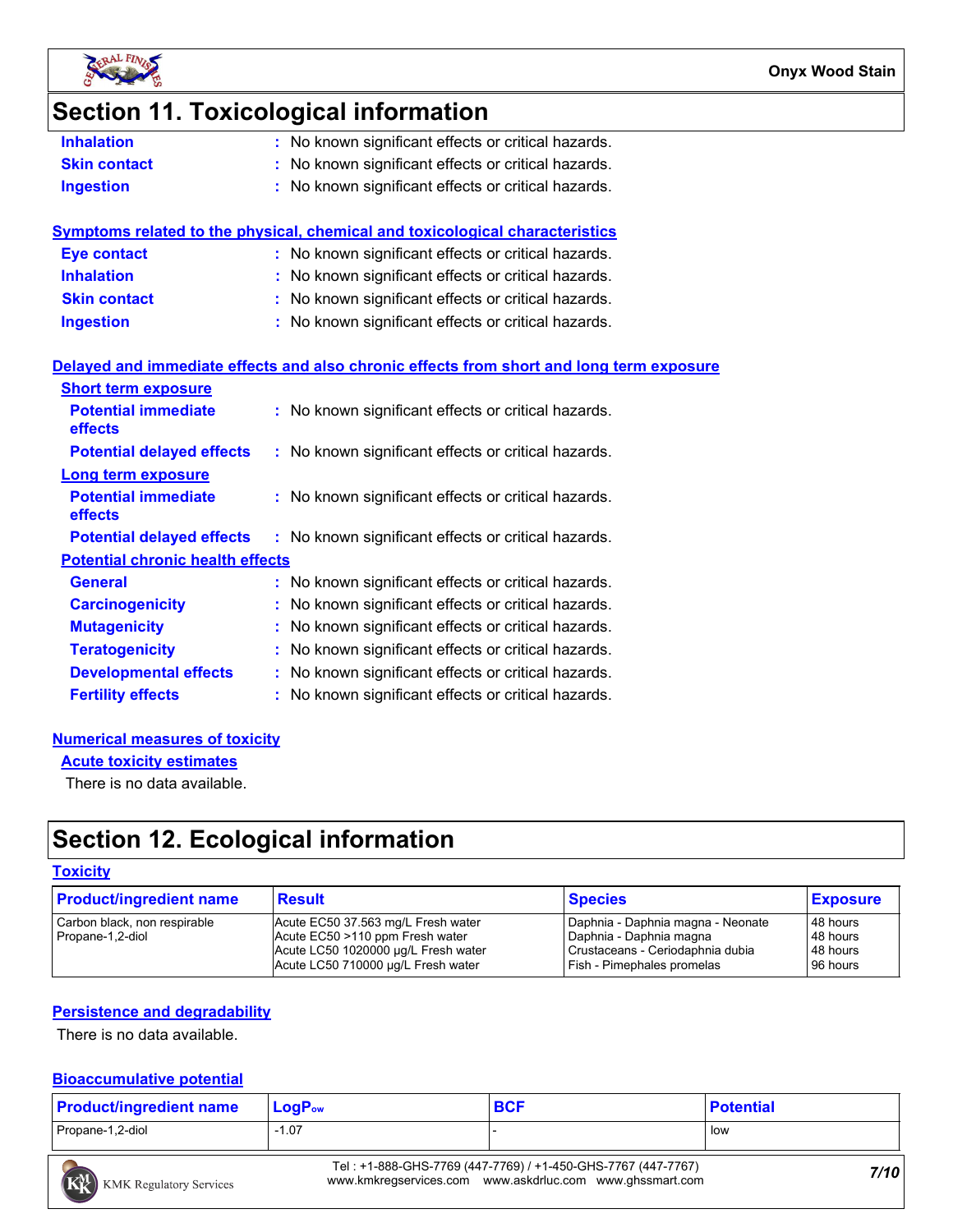

## **Section 12. Ecological information**

#### **Mobility in soil**

**Soil/water partition coefficient (KOC)**

**:** Not available.

#### **Other adverse effects** : No known significant effects or critical hazards.

### **Section 13. Disposal considerations**

| <b>Disposal methods</b> | : The generation of waste should be avoided or minimized wherever possible. Disposal<br>of this product, solutions and any by-products should comply with the requirements of<br>environmental protection and waste disposal legislation and any regional local authority<br>requirements. Dispose of surplus and non-recyclable products via a licensed waste<br>disposal contractor. Waste should not be disposed of untreated to the sewer unless<br>fully compliant with the requirements of all authorities with jurisdiction. Waste packaging<br>should be recycled. Incineration or landfill should only be considered when recycling is<br>not feasible. This material and its container must be disposed of in a safe way. Empty<br>containers or liners may retain some product residues. Avoid dispersal of spilled |
|-------------------------|--------------------------------------------------------------------------------------------------------------------------------------------------------------------------------------------------------------------------------------------------------------------------------------------------------------------------------------------------------------------------------------------------------------------------------------------------------------------------------------------------------------------------------------------------------------------------------------------------------------------------------------------------------------------------------------------------------------------------------------------------------------------------------------------------------------------------------|
|                         | material and runoff and contact with soil, waterways, drains and sewers.                                                                                                                                                                                                                                                                                                                                                                                                                                                                                                                                                                                                                                                                                                                                                       |

### **Section 14. Transport information**

|                                      | <b>DOT Classification</b> | <b>TDG Classification</b> | <b>IMDG</b>    | <b>IATA</b>    |
|--------------------------------------|---------------------------|---------------------------|----------------|----------------|
| <b>UN number</b>                     | Not regulated.            | Not regulated.            | Not regulated. | Not regulated. |
| <b>UN proper</b><br>shipping name    |                           |                           |                |                |
| <b>Transport</b><br>hazard class(es) |                           | -                         |                |                |
| <b>Packing group</b>                 | $\overline{\phantom{a}}$  |                           |                |                |
| <b>Environmental</b><br>hazards      | No.                       | No.                       | No.            | No.            |

**AERG :** Not applicable.

**Special precautions for user Transport within user's premises:** always transport in closed containers that are **:** upright and secure. Ensure that persons transporting the product know what to do in the event of an accident or spillage.

### **Section 15. Regulatory information**

**U.S. Federal regulations**

**Clean Water Act (CWA) 311**: Propionic acid; Propylene oxide; Cyclohexane **: TSCA 8(a) PAIR**: Octamethylcyclotetrasiloxane **TSCA 8(a) CDR Exempt/Partial exemption**: Not determined **Commerce control list precursor**: 2,2',2''-Nitrilotriethanol **United States inventory (TSCA 8b)**: All components are listed or exempted.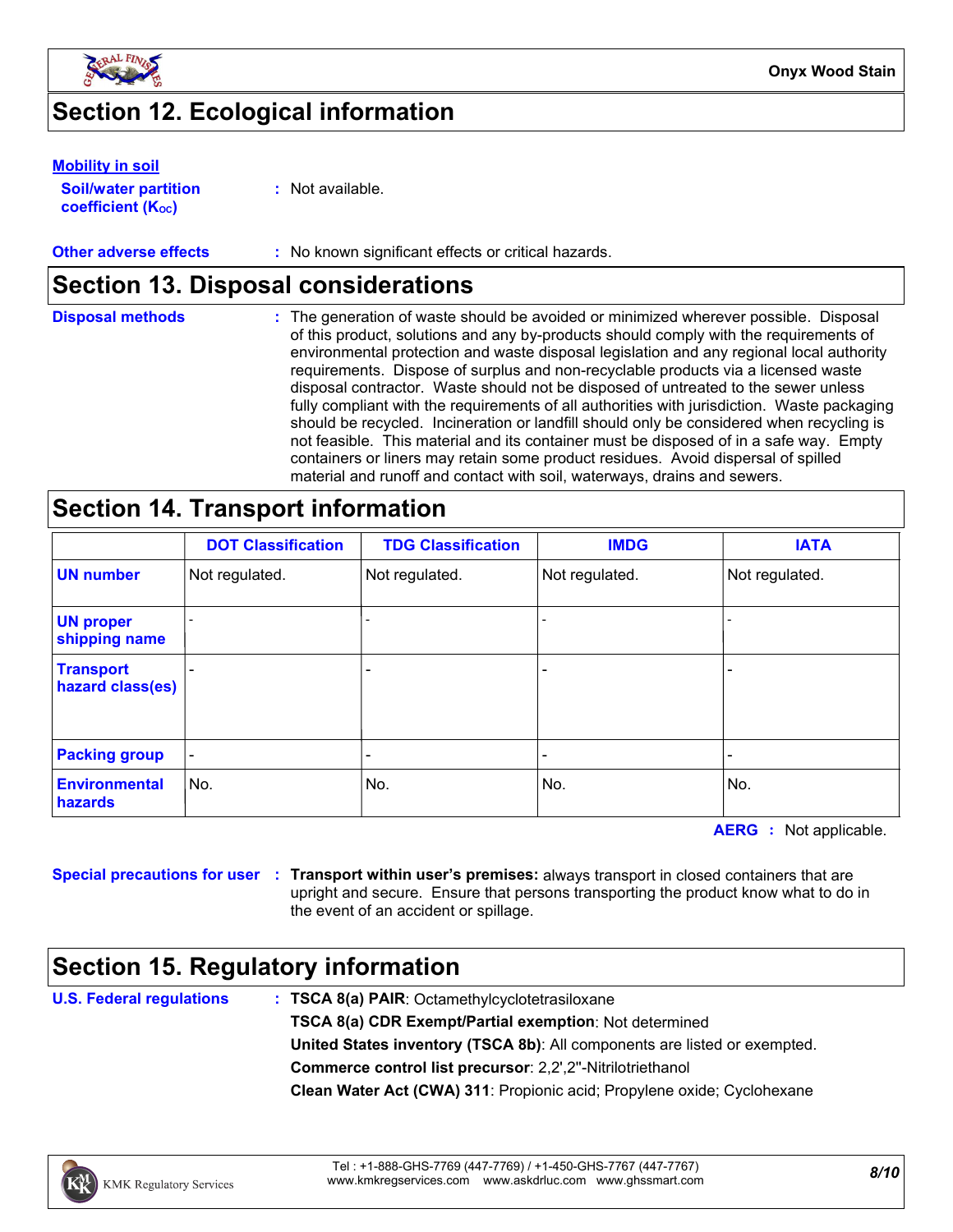

### **Section 15. Regulatory information**

| <b>Clean Air Act Section 112</b><br>(b) Hazardous Air<br><b>Pollutants (HAPS)</b> | : Listed     |
|-----------------------------------------------------------------------------------|--------------|
| <b>Clean Air Act Section 602</b><br><b>Class   Substances</b>                     | : Not listed |
| <b>Clean Air Act Section 602</b><br><b>Class II Substances</b>                    | : Not listed |
| <b>DEA List   Chemicals</b><br>(Precursor Chemicals)                              | : Not listed |
| <b>DEA List II Chemicals</b><br>(Essential Chemicals)                             | : Not listed |

#### **SARA 302/304**

**Composition/information on ingredients**

|                 |            | <b>SARA 302 TPQ</b> | <b>SARA 304 RQ</b> |       |                          |
|-----------------|------------|---------------------|--------------------|-------|--------------------------|
| <b>Name</b>     | <b>EHS</b> | (lbs)               | (gallons)          | (lbs) | (gallons)                |
| Hydrazine       | Yes.       | 1000                | 119.9              |       | 0.12                     |
| Ethylene oxide  | Yes.       | 1000                |                    | 10    | $\overline{\phantom{0}}$ |
| Propylene oxide | Yes.       | 10000               | 1444.3             | 100   | 14.4                     |

**SARA 304 RQ :** 3991645 lbs / 1812206.8 kg [469347.4 gal / 1776673.4 L]

### **SARA 311/312**

#### **Classification :** Not applicable.

#### **Composition/information on ingredients**

| <b>Name</b>      | <b>Classification</b>                            |
|------------------|--------------------------------------------------|
| Propane-1,2-diol | SERIOUS EYE DAMAGE/ EYE IRRITATION - Category 2A |

#### **SARA 313**

There is no data available.

#### **State regulations**

| <b>Massachusetts</b> | : The following components are listed: Carbon black, non respirable                   |
|----------------------|---------------------------------------------------------------------------------------|
| <b>New York</b>      | None of the components are listed.                                                    |
| <b>New Jersey</b>    | : The following components are listed: Propane-1,2-diol; Carbon black, non respirable |
| Pennsylvania         | : The following components are listed: Propane-1,2-diol; Carbon black, non respirable |
| California Duais, CE |                                                                                       |

#### **California Prop. 65**

**A WARNING**: This product can expose you to Ethylene oxide, which is known to the State of California to cause cancer and birth defects or other reproductive harm. This product can expose you to chemicals including Hydrazine, 1,4-Dioxane, Propylene oxide, which are known to the State of California to cause cancer, and Ethanediol, which is known to the State of California to cause birth defects or other reproductive harm. For more information go to www. P65Warnings.ca.gov.

| <b>Ingredient name</b> | No significant risk<br><b>level</b> | <b>Maximum</b><br>acceptable dosage<br>level |  |
|------------------------|-------------------------------------|----------------------------------------------|--|
| Hydrazine              | Yes.                                |                                              |  |
| 1,4-Dioxane            | Yes.                                |                                              |  |
| Ethylene oxide         | Yes.                                | Yes.                                         |  |
| Propylene oxide        |                                     |                                              |  |
| Ethanediol             |                                     | Yes.                                         |  |